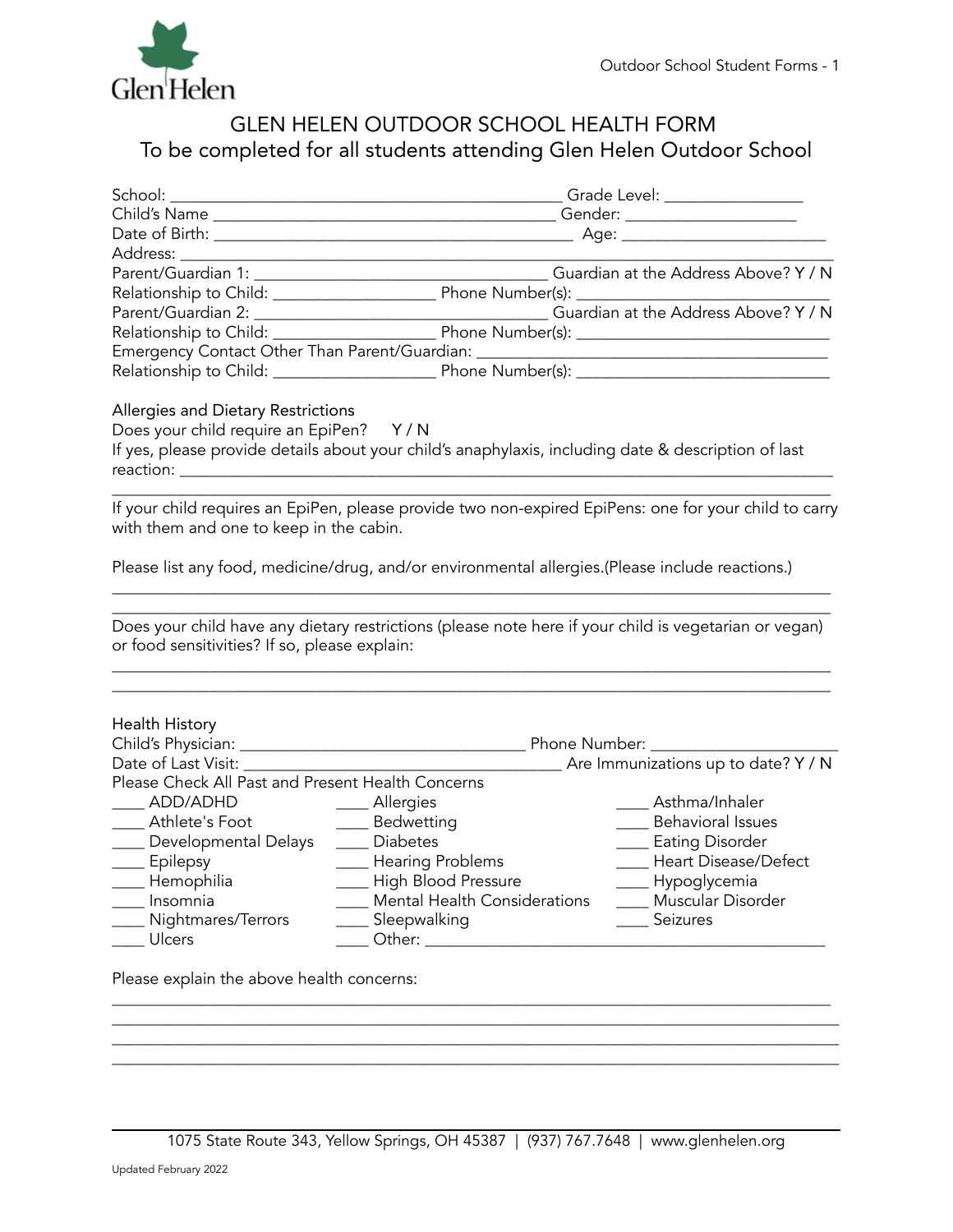### Immunizations, Restrictions & Concerns

If your child is up to date on immunizations required for school attendance please list the date (or approximate dates) of your child's most recent vaccination or booster, if any, for the following: Hep B \_\_\_\_\_\_\_\_\_\_\_\_\_\_\_\_\_\_\_\_\_\_\_\_\_\_\_\_\_\_\_\_\_ Tetanus\_\_\_\_\_\_\_\_\_\_\_\_\_\_\_\_\_\_\_\_\_\_\_\_\_\_\_\_\_\_\_\_ If your child has not been fully immunized, please explain:

 $\overline{\phantom{a}}$  , and the contribution of the contribution of the contribution of the contribution of the contribution of the contribution of the contribution of the contribution of the contribution of the contribution of the  $\Box$ 

Has your child been exposed to any communicable diseases within the last three months? If yes, please explain what disease(s) your child has been exposed to and when exposure occurred:

 $\Box$  $\overline{\phantom{a}}$  , and the contribution of the contribution of the contribution of the contribution of the contribution of the contribution of the contribution of the contribution of the contribution of the contribution of the

 $\overline{\phantom{a}}$  , and the contribution of the contribution of the contribution of the contribution of the contribution of the contribution of the contribution of the contribution of the contribution of the contribution of the  $\overline{\phantom{a}}$  , and the contribution of the contribution of the contribution of the contribution of the contribution of the contribution of the contribution of the contribution of the contribution of the contribution of the

 $\Box$  $\overline{\phantom{a}}$  , and the contribution of the contribution of the contribution of the contribution of the contribution of the contribution of the contribution of the contribution of the contribution of the contribution of the

Does your child have any restrictions on activity? If yes, please explain what activities must be restricted and list any accommodations that should be made:

Are there any other behavioral or medical concerns we should be aware of?

### Medications and Treatments

| Will your child be taking any prescription medication while at Outdoor School? | Y/N |
|--------------------------------------------------------------------------------|-----|
| Will your child bring any non-prescription medication while at Outdoor School? | Y/N |

### If you've answered yes to either of the above questions, please complete the Outdoor School Medical Administration Form and send your child's medications in the appropriate manner.

The Outdoor Education Center's first aid cabinet is stocked with first aid supplies, over-the-counter medications, and treatments for minor afflictions. Is there anything Outdoor School staff needs to be aware of when giving any of the approved over-the-counter medications to your child?

 $\overline{\phantom{a}}$  , and the contribution of the contribution of the contribution of the contribution of the contribution of the contribution of the contribution of the contribution of the contribution of the contribution of the  $\overline{\phantom{a}}$  , and the contribution of the contribution of the contribution of the contribution of the contribution of the contribution of the contribution of the contribution of the contribution of the contribution of the

May the following over-the-counter medications be given to your child while at Outdoor School (please select Y / N for each) Y / N - Acetaminophen (Tylenol) Y / N - Bug Spray

| $\cdots$                                       |                                  |
|------------------------------------------------|----------------------------------|
| Y / N - Allergy / loratadine                   | Y / N - Burn Ointment            |
| Y / N - Antacids (Alka-Seltzer/Tums)           | Y / N - Calamine Lotion          |
| Y / N - Anti-Itch or Antifungal Cream          | Y / N - Cough Drops              |
| Y / N - Antibiotic Cream/ Antibacterial        | Y / N - Cough Relief             |
| Ointment                                       | Y / N - Ibuprofen (Advil)        |
| Y / N - Antihistamines (Benadryl,              | Y / N - Nasal Decongestant       |
| diphenhydramine)                               | Y / N - Pepto Bismol             |
| Y / N - ASA (Aspirin)                          | Y / N - Sunscreen                |
| Insurance Information                          |                                  |
| Is this child covered by medical insurance?    | Y/N                              |
| Full Name of Policy Holder: __________________ | Policy Holder Phone: ________    |
| Insurance company / plan name: ____            |                                  |
|                                                | Insurance policy number: _______ |
| Health insurance group name / number: _        |                                  |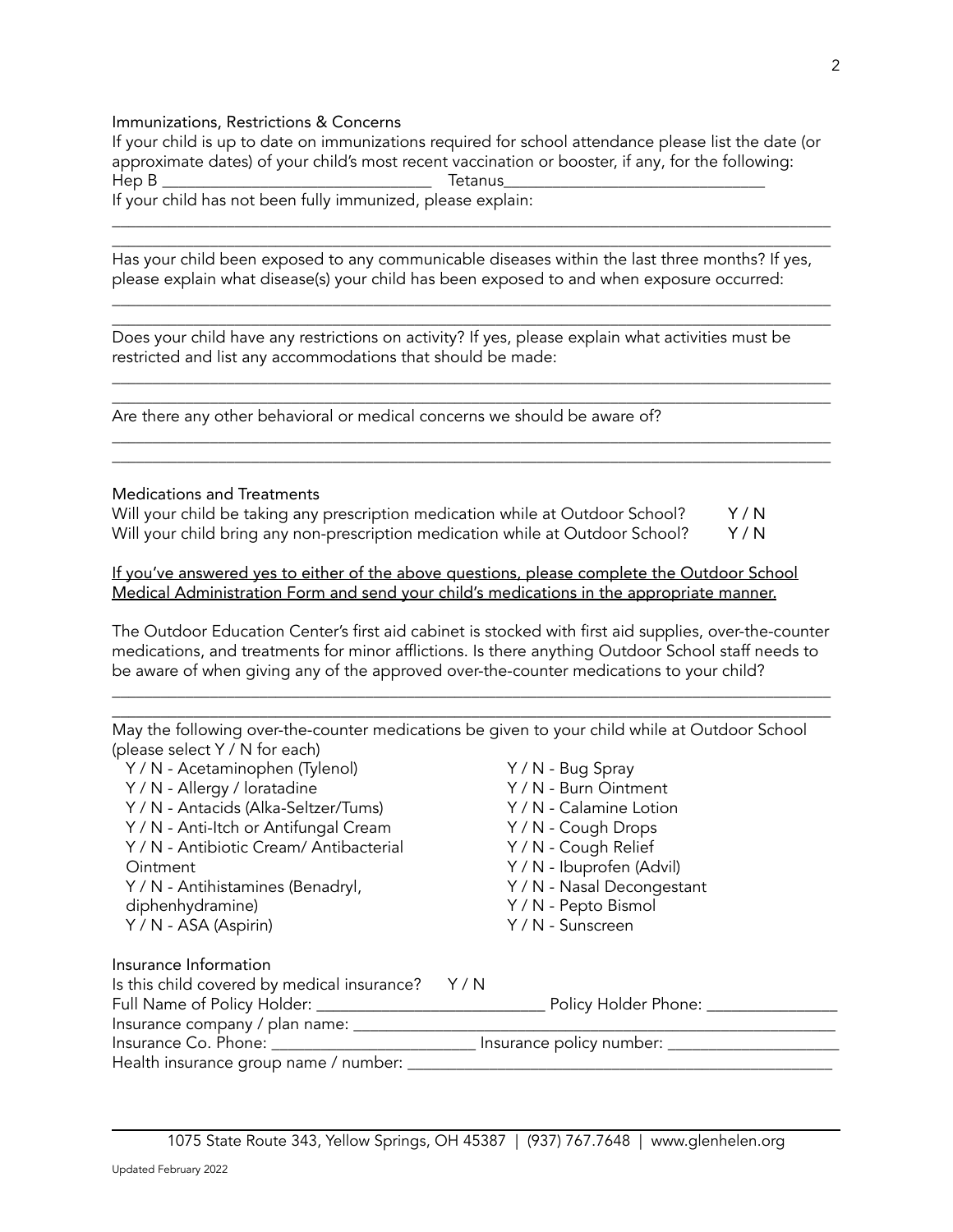# MEDICAL WAIVER AND CONSENT FOR TREATMENT

## Signature is required for attendance.

The information contained in this form is correct, to the best of my knowledge, and the child described herein has permission to engage in all Glen Helen Outdoor Education Center activities, except as noted. I hereby give my informed consent to the following:

- Teachers or administrators of my child's school and Glen Helen Outdoor Education Center staff and interns may provide basic First Aid and comfort measures through standardized camp treatment procedures which include the use of over-the-counter medications as I have approved.
- Authorization for consent for treatment may be given by any teacher or administrator of my child's school or school district or by the Outdoor Education Director, any of whom may sign all documents necessary to obtain such treatment; medical personnel selected by any teacher or administrator of my child's school or school district or by the Outdoor Education Director may order x-rays, routine tests, treatments, and necessary transportation for this child.
- In the event I cannot be reached in an emergency, I hereby give permission to the physician selected to hospitalize, secure proper treatment for, and order injection, anesthesia, or surgery for this child, and I do assume all responsibility for payment for such treatment.

I understand the information on this form will be shared on a "need to know" basis with Glen Helen staff. I give permission to photocopy this form. In addition, attending school staff and the Outdoor Education Director has permission to obtain a copy of this child's health record from providers who treat the child and these providers may talk with the program's staff about the child's health status. Please read and sign that you have read the Medical Waiver and Consent for Treatment above, and that you understand it and agree to be bound by it:

| Signature of Parent or Legal Guardian: |       |
|----------------------------------------|-------|
| <b>Printed Name:</b>                   | Date: |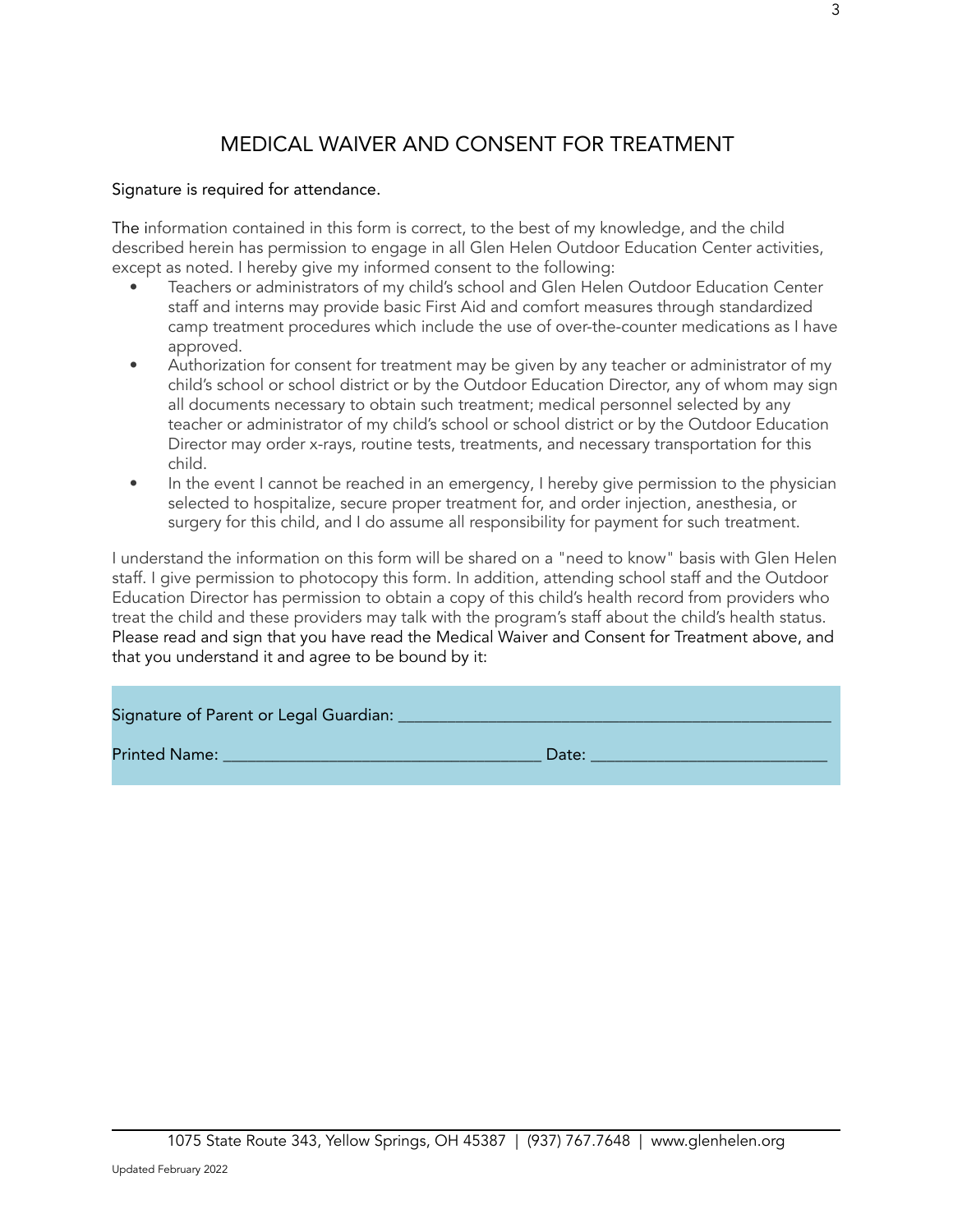# GLEN HELEN OUTDOOR SCHOOL RELEASE AND LIABILITY WAIVER

#### Signature is required for attendance.

Glen Helen Association, its Glen Helen Nature Preserve and Glen Helen Outdoor Education Center, and all Outdoor School staff and volunteers ("Releasees") are committed to conducting outdoor programs and activities in a safe manner. As program staff, we attempt to reduce risks and insist that all program participants and visitors follow program safety rules and instructions.

#### Assumption of Risk

I, in my legal capacity as parent/guardian of the minor named below ("Minor"), acknowledge and agree that any use of Glen Helen Association's facilities, services, equipment and premises ("Facilities") and any participation in Glen Helen Association's programs and activities ("Programs") comes with risks, including ordinary negligence of any Releasee, including but in no way limited to: (1) moderate and severe personal injury, (2) property damage, (3) disability, (4) death, and (5) sickness or disease including, without limitation, COVID-19. I understand that there is risk in participation in any outdoor recreational activity and that not all hazards and dangers can be foreseen. I recognize and acknowledge that it is impossible for Glen Helen Association staff to guarantee absolute safety, and I still desire for my child to participate in Glen Helen Association's Outdoor School program, being fully aware there are such risks. I expressly agree to assume all risks of participation on behalf of myself and my minor child.

#### Release, Waiver & Covenant Not to Sue

In consideration of Minor's use of Facilities and participation in Programs I, in my legal capacity as parent/guardian of Minor, agree on behalf of myself and Minor that Glen Helen Association, its officers, directors, agents, employees, volunteers, insurers and representatives ("Releasees") will not be liable for any personal injury, property damage, disability, death, sickness or disease incurred by Minor, however occurring including, but not limited to, the negligence of Releasees. I understand that Minor and I will be solely responsible for any loss or damage, including personal injury, property damage, disability, death, sickness or disease sustained from the use of Facilities and participation in Programs.

I further agree, in my legal capacity as the parent/guardian of Minor, on behalf of Minor, myself, and any and all legal successors and proxies, to release and HEREBY DO RELEASE, WAIVE AND COVENANT NOT TO SUE Releasees from any causes of action, claims, suits, liabilities or demands of any nature whatsoever including, but in no way limited to, claims of negligence, which Minor, myself, and any and all legal successors and proxies may have, now or in the future, against Releasees on account of personal injury, property damage, disability, death, sickness, disease or accident of any kind, arising out of or in any way related to the use of Facilities or participation in Programs, whether that participation is supervised or unsupervised, however the injury or damage occurs, including, but not limited to, the negligence of Releasees.

**The I understand that the parent/guardian is fully responsible for the child's transportation if** they are dismissed for disciplinary, behavior, or medical reasons.

In further consideration of the use of Facilities and participation in Programs and having carefully read this waiver and release, I, in my legal capacity as parent/guardian of Minor, understand by signing below I am assuming all risks of participation and I am giving up the right to bring a legal action or assert a claim for injury or loss of any kind against Glen Helen Association.

#### Participating Minor's Name:

Signature of Parent or Legal Guardian: \_\_\_\_\_\_\_\_\_\_\_\_\_\_\_\_\_\_\_\_\_\_\_\_\_\_\_\_\_\_\_\_\_\_\_\_\_\_\_\_\_\_\_\_\_\_\_\_\_\_\_\_\_

Printed Name: \_\_\_\_\_\_\_\_\_\_\_\_\_\_\_\_\_\_\_\_\_\_\_\_\_\_\_\_\_\_\_\_\_\_\_\_\_\_\_\_\_\_\_\_ Date: \_\_\_\_\_\_\_\_\_\_\_\_\_\_\_\_\_\_\_\_\_\_\_\_\_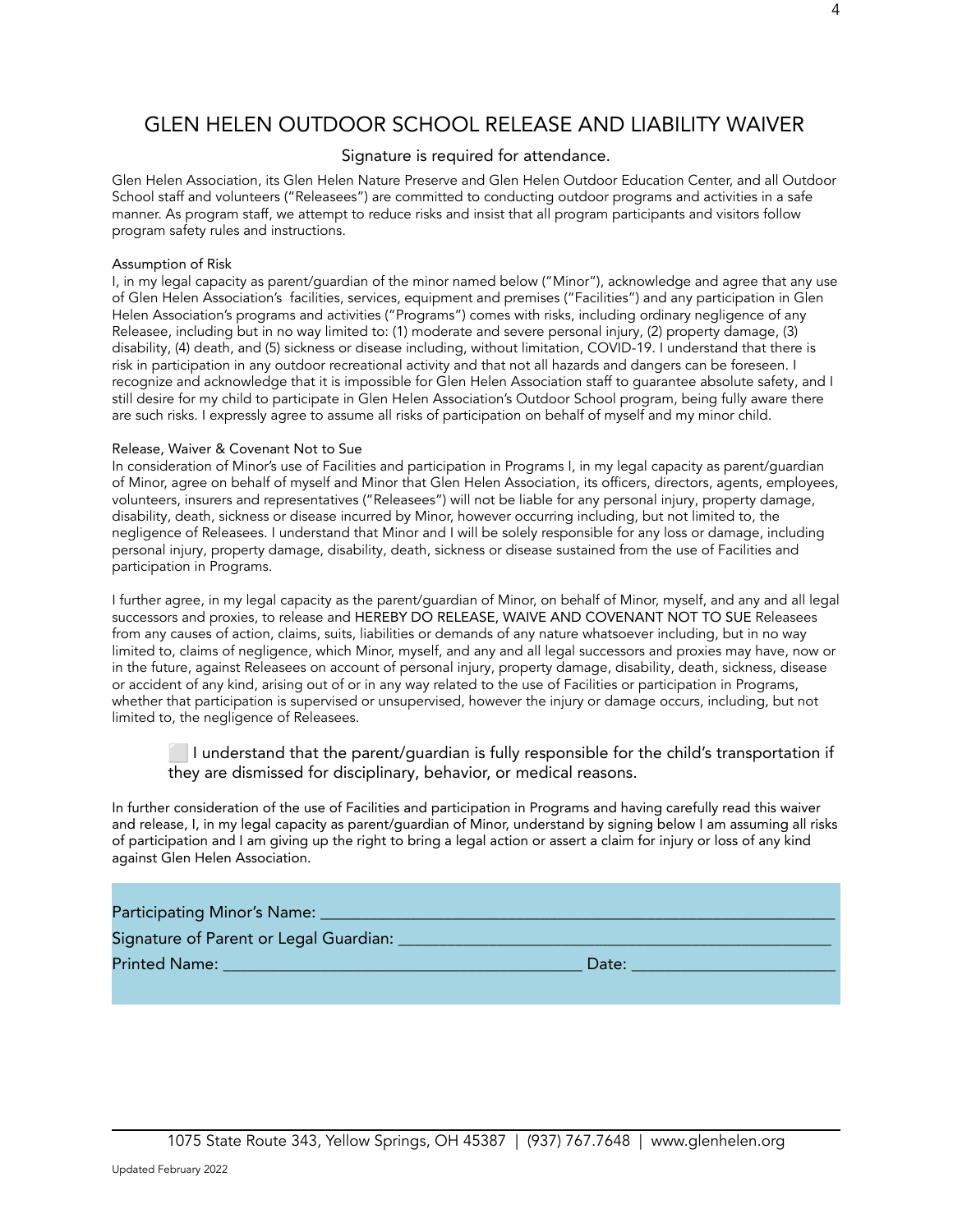# GLEN HELEN OUTDOOR SCHOOL PHOTO RELEASE FORM

Glen Helen staff and interns may take photos and/or videos of students participating in camp activities for the purposes of marketing in print, electronically, or on the Internet. Students will not be identified by name without further authorization from a parent/guardian.

*I give Glen Helen Association permission to publish in print, electronic, or video format* the likeness or image of my child.

I release all claims against Glen Helen Association with respect to copyright ownership and publication including any claim for compensation related to use of the materials.

|                      | Signature of Parent or Legal Guardian: |       |  |
|----------------------|----------------------------------------|-------|--|
| <b>Printed Name:</b> |                                        | Date: |  |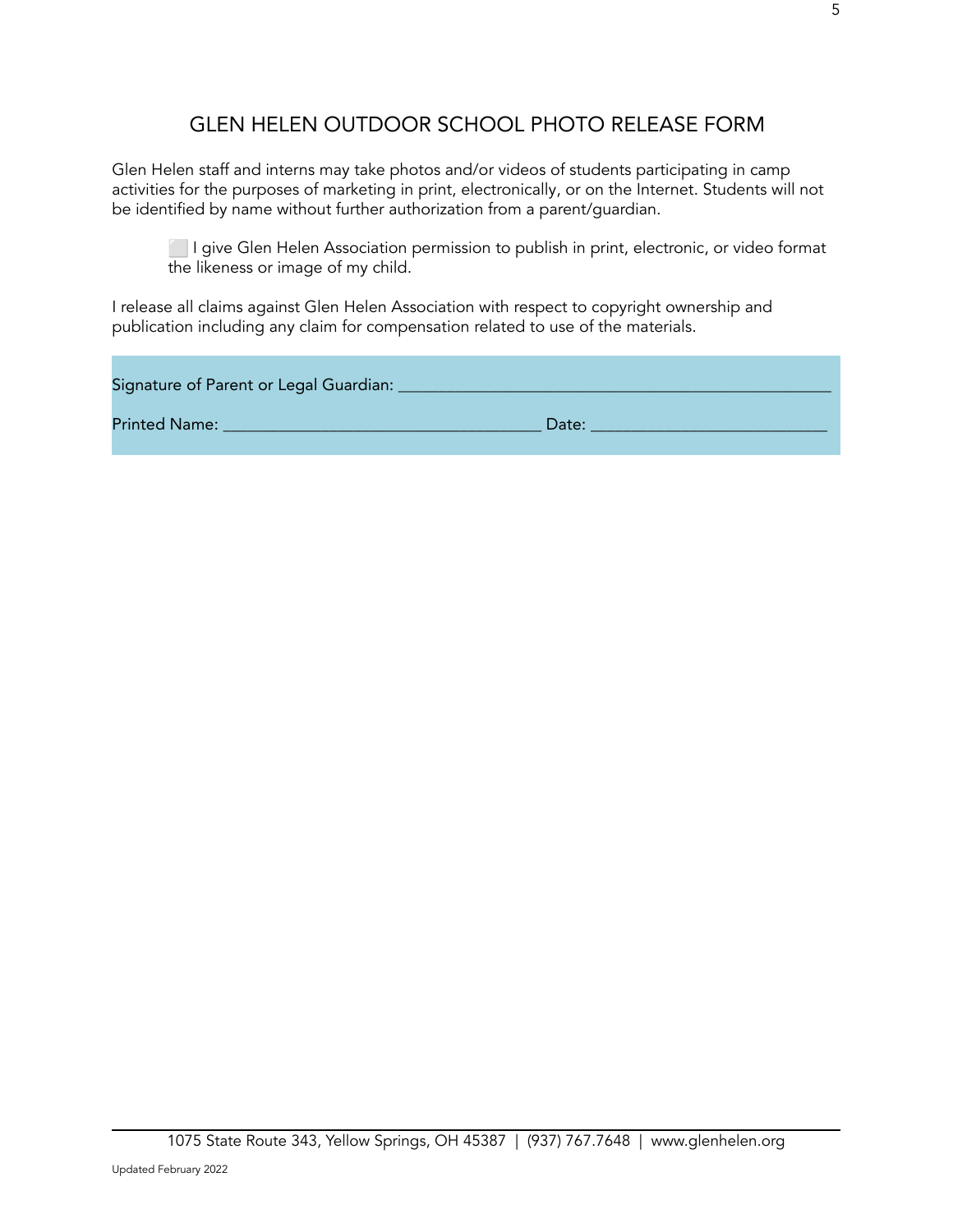# GLEN HELEN OUTDOOR SCHOOL MEDICATION ADMINISTRATION FORM

If your child is coming with any medication, vitamins or supplements, this form must be completed in full.

|                                           | To be filled in by school staff:                                                                                                                                                                                                                                                                                                                                                                                                                                                                                                                   |                                                                                                  |
|-------------------------------------------|----------------------------------------------------------------------------------------------------------------------------------------------------------------------------------------------------------------------------------------------------------------------------------------------------------------------------------------------------------------------------------------------------------------------------------------------------------------------------------------------------------------------------------------------------|--------------------------------------------------------------------------------------------------|
|                                           |                                                                                                                                                                                                                                                                                                                                                                                                                                                                                                                                                    |                                                                                                  |
| Guidelines<br>$\bullet$<br>٠<br>$\bullet$ | All prescription medications will be given as directed on the original package/container. If<br>there are any dosage or schedule adjustments, differing from the original prescription, you<br>must bring signed documentation from your physician.<br>A physician's signature is also required for all non-prescription medications that are to be<br>Medications must be in their original containers with the child's name, dosage and schedule<br>listed.<br>Bring medications in a clear zip lock bag clearly labeled with your child's name. | administered at a <i>different</i> dosage or schedule than recommended by the drug manufacturer. |
| 1.                                        | Please list all prescription and non-prescription medications being brought to Glen Helen<br>(continues on back):                                                                                                                                                                                                                                                                                                                                                                                                                                  |                                                                                                  |
| 2.                                        |                                                                                                                                                                                                                                                                                                                                                                                                                                                                                                                                                    | Dosage and dispensing times: Dosage and dispensing times:                                        |
| 3.                                        |                                                                                                                                                                                                                                                                                                                                                                                                                                                                                                                                                    |                                                                                                  |
|                                           |                                                                                                                                                                                                                                                                                                                                                                                                                                                                                                                                                    |                                                                                                  |
|                                           |                                                                                                                                                                                                                                                                                                                                                                                                                                                                                                                                                    |                                                                                                  |
|                                           | For Prescribing Physician (Complete only if needed)<br>I have approved the above information regarding prescription medications changes or non<br>prescription medications with dosage variations.                                                                                                                                                                                                                                                                                                                                                 |                                                                                                  |
|                                           |                                                                                                                                                                                                                                                                                                                                                                                                                                                                                                                                                    | Date                                                                                             |
|                                           | Physician's Printed Name                                                                                                                                                                                                                                                                                                                                                                                                                                                                                                                           | <b>Phone Number Advisory Phone Number</b>                                                        |

1075 State Route 343, Yellow Springs, OH 45387 | (937) 767.7648 | www.glenhelen.org